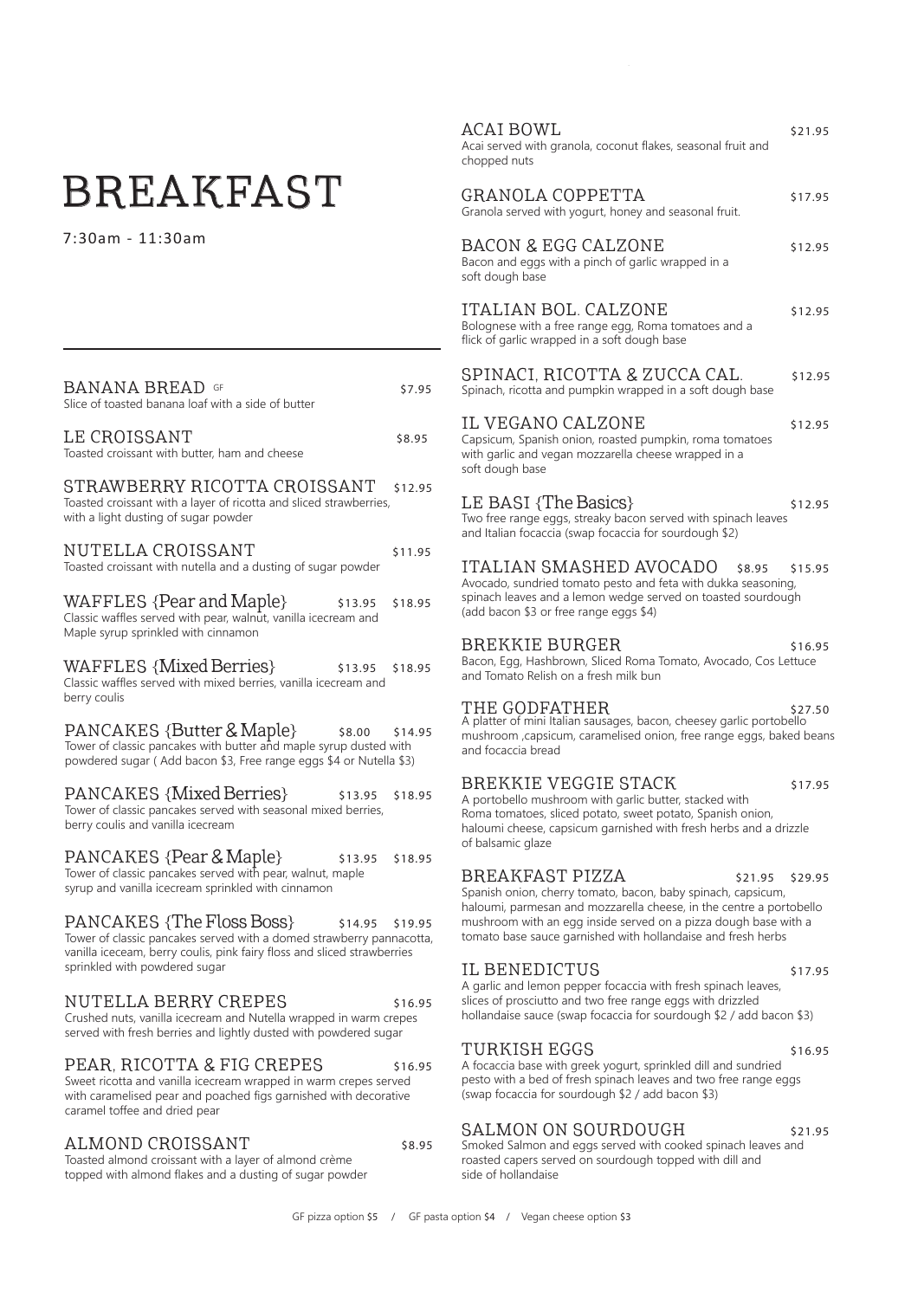# BREAKFAST

7:30am - 11:30am

# EXTRAS

| Sourdough               | \$2.00 |
|-------------------------|--------|
| Eggs                    | \$4.00 |
| Bacon                   | \$4.00 |
| Avocado                 | \$4.00 |
| Feta                    | \$3.00 |
| Haloumi                 | \$5.00 |
| Sliced Mushroom         | \$3.00 |
| Portobello Mushroom     | \$3.00 |
| Cherry Tomatoes         | \$3.00 |
| Hash Brown              | \$2.50 |
| <b>Icecream</b>         | \$3.00 |
| Nutella                 | \$2.00 |
| Gluten Free Bread       | \$5.00 |
| 4 Mini Italian Sausages | \$6.00 |
|                         |        |

# DRINKS

7:30am - 2:00pm

# SPECIALTY COFFEE

|                                                                                    |                    |                      | Small         |
|------------------------------------------------------------------------------------|--------------------|----------------------|---------------|
| Espresso                                                                           |                    |                      | \$3.00        |
| Doppio                                                                             |                    |                      | \$3.50        |
| Piccolo                                                                            |                    |                      | \$3.50        |
| Short Black                                                                        |                    |                      | \$3.50        |
| Short Macchiato                                                                    |                    |                      | \$3.50        |
| Baby Chino                                                                         |                    |                      | \$3.50        |
| Baby Hot Choccy                                                                    |                    |                      | \$3.50        |
|                                                                                    |                    | Medium/Large         |               |
| Long Black                                                                         |                    |                      | \$4.50 \$5.00 |
| Long Macchiato                                                                     |                    |                      | \$4.50 \$5.00 |
|                                                                                    |                    |                      |               |
|                                                                                    | Small/Medium/Large |                      |               |
| Cappucino                                                                          |                    | \$4.40 \$5.00 \$5.40 |               |
| Flat White                                                                         |                    | \$4.40 \$5.00 \$5.40 |               |
| Cafe Latte                                                                         |                    | \$4.40 \$5.00 \$5.40 |               |
| Hot Chocolate                                                                      |                    | \$4.40 \$5.00 \$5.40 |               |
| Mocha                                                                              |                    | \$4.70 \$5.20 \$5.70 |               |
|                                                                                    |                    |                      | Standard      |
| Traditional Chai Latte served w/ macamilk                                          |                    |                      | \$5.00        |
|                                                                                    |                    |                      | \$5.00        |
| Peppermint Chai Latte served w/ macamilk<br>Turmeric Chai Latte served w/ macamilk |                    |                      | \$5.00        |
| Apple Pie Chai served w/ fullcream milk                                            |                    |                      | \$5.00        |
| Sunset Latte {Rooibos loose leaf}                                                  |                    |                      | \$5.00        |
|                                                                                    |                    |                      |               |

| \$6.00 |
|--------|
| \$6.00 |
| \$5.50 |
|        |

# FORTE TEA

| African Solstice  | \$5.00 |
|-------------------|--------|
| Citrus Mint       | \$5.00 |
| Earl Grey         | \$5.00 |
| Jasmine Green     | \$5.00 |
| White Ginger Pear | \$5.00 |
| English Breakfast | \$5.00 |
|                   |        |
| Side of milk      | \$0.50 |

# ICED DRINKS & SHAKES

| Iced Traditional Chai Latte served w/macamilk | \$5.50  |
|-----------------------------------------------|---------|
| Iced Peppermint Chai Latte served w/macamilk  | \$5.50  |
| Iced Turmeric Chai Latte served w/macamilk    | \$5.50  |
| Iced Latte served w/ ice                      | \$5.00  |
| Iced Coffee served w/ icecream                | \$5.50  |
| Iced Chocolate served w/ice                   | \$5.00  |
| Iced Mocha served w/ice                       | \$5.50  |
|                                               | \$5.00  |
| Iced Long Black                               |         |
| Cold Brew                                     | \$5.00  |
| Chocolate Milkshake                           | \$7.95  |
| Strawberry Milkshake                          | \$7.95  |
| Vanilla Milkshake                             | \$7.95  |
| Caramel Milkshake                             | \$7.95  |
| Chocolate Baby Shake                          | \$4.95  |
| Strawberry Baby Shake                         | \$4.95  |
| Vanilla Baby Shake                            | \$4.95  |
| Caramel Baby Shake                            | \$4.95  |
| Optional ice-cream                            | \$0.50  |
| Strawberry Cakeshake                          | \$19.95 |
| Vanilla Cakeshake                             | \$19.95 |
| Caramel Cakeshake                             | \$19.95 |
| Chocolate Brownie Cakeshake                   | \$19.95 |
|                                               |         |

# SODA & JUICES

| Phoenix Apple, Mango & Passion<br>Phoenix Apple & Guava<br>Phoenix Apple, Orange & Mango<br>Charlie's Orange Juice<br>Charlie's Apple Juice<br>Charlie's Mango & Coconut | 275ml<br>275ml<br>275ml<br>300ml<br>300ml<br>300ml | \$5.60<br>\$5.60<br>\$5.60<br>\$4.95<br>\$4.95<br>\$4.95 |
|--------------------------------------------------------------------------------------------------------------------------------------------------------------------------|----------------------------------------------------|----------------------------------------------------------|
| Charlie's White Peach & Passionfruit                                                                                                                                     | 500ml                                              | \$5.10                                                   |
| Ginger Beer with Mexican Lime                                                                                                                                            | 330ml                                              | \$4.60                                                   |
| Mexican Lime with spritz of cucumber                                                                                                                                     | 330ml                                              | \$4.60                                                   |
| Rasberry with Brazilian Orange                                                                                                                                           | 330ml                                              | \$4.60                                                   |
| Agrum Blood Orange                                                                                                                                                       | 300ml                                              | \$4.60                                                   |
| Agrum Citrus Blend                                                                                                                                                       | 300ml                                              | \$4.60                                                   |
| Lemonade                                                                                                                                                                 | 300ml                                              | \$4.60                                                   |
| Lemon, Lime & Bitters                                                                                                                                                    | 300ml                                              | \$4.60                                                   |
| Solo                                                                                                                                                                     | 300ml                                              | \$4.60                                                   |
| Indian Tonic Water                                                                                                                                                       | 300ml                                              | \$4.60                                                   |
| Lemon Lime Mineral Water                                                                                                                                                 | 300ml                                              | \$4.60                                                   |
| Orange & Mango Mineral Water                                                                                                                                             | 300ml                                              | \$4.60                                                   |
| Coke                                                                                                                                                                     | 385ml                                              | \$4.60                                                   |
| Coke No Sugar                                                                                                                                                            | 385ml                                              | \$4.60                                                   |
| Byron Bay Bucha                                                                                                                                                          | 300ml                                              | \$6.00                                                   |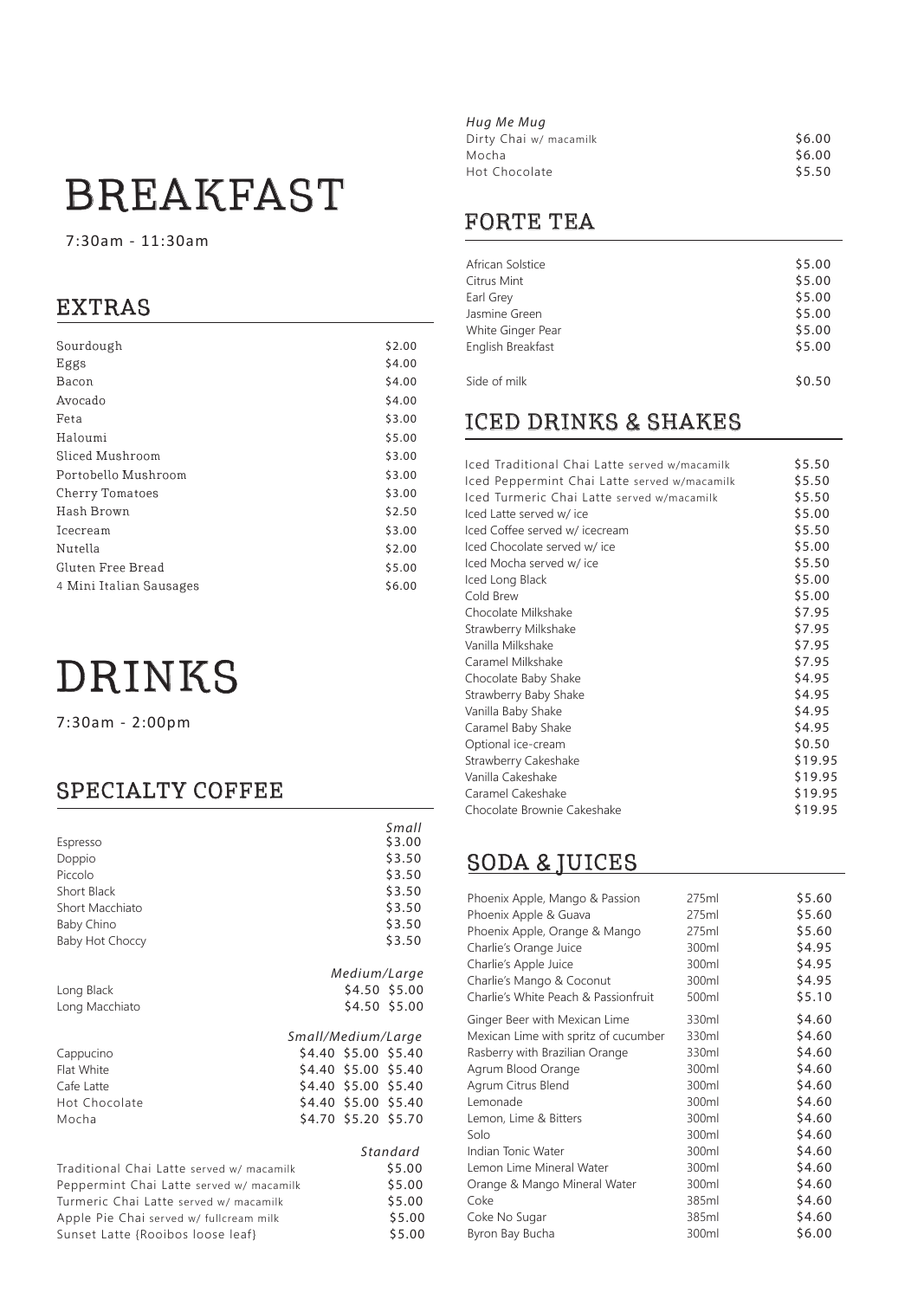# LUNCH

11:30am - 2:00pm {take away from 1:30pm}

## PIZZA {Pizza}

# IL PATATA \$20.95 \$25.95<br>{The potato}

Sliced potato, bacon, Cajun chicken and mushrooms garnished with parmesan cheese, shallots, sweet chilli, sour cream and chives on a mozzarella and tomato base sauce

# POLLO & AVOCADO \$19.95 \$24.95<br>{Chicken & Avocado}

Chicken, avocado, Spanish onion and fresh rocket seasoned with lemon pepper and garlic garnished with parmesan cheese and hollandaise on a mozzarella and tomato base sauce

#### VEGETARIANO \$16.95 \$21.95

{Vegetarian}

Roasted capsicum, kalamata olives, mushrooms, pineapple, Spanish onion and garlic garnished with fresh chopped parsley and parmesan cheese on a mozzarella and tomato base sauce

#### VEGANO \$19.95 \$24.95

{Vegan}

Sliced sweet potato, mushrooms, potato, capsicum, Spanish onion, cherry tomatoes, and fresh rocket garnished with fresh herbs and garlic on a tomato sauce base with vegan cheese

### IL MARE \$25.95 \$30.95

{The Sea}

Barramundi, mussels, prawns, roasted capsicum, Spanish onion, cherry tomatoes and shallots, garnished with aioli and a lemon wedge on a mozzarella and tomato base sauce

#### TRE SUINI \$19.95 \$24.95

{Three Pigs}

Bacon, leg ham and pepperoni with Spanish onion and garlic garnished with fresh herbs, parmesan cheese, apple sauce on a mozzarella and BBQ base sauce

#### PESTO POLLO \$21.95 \$26.95

{Pesto Chicken}

Bacon, chicken, mushrooms, Spanish onion, Roma tomatoes and garlic garnished with parmesan cheese, pesto aioli on a mozzarella and pesto tomato base sauce

## THE LAMB  $$20.95$  \$25.95

Lamb, potato, pumpkin, Spanish onion, rosemary, garlic, camembert and sweet potato garnished with shallots, sour cream & chives on a mozzarella and tomato base sauce

# IL CARNE  $$20.95$  \$25.95 \$25.95

Bacon, leg ham, pepperoni and beef garnished with fresh herbs and hollandaise on a mozzarella and BBQ base sauce

### THE AUTHENTICO \$23.95

{Margherita}<br>Freshly sliced mozzarella, basil, Roma tomatoes with garlic and tomato sauce on a rustic thin base

# ANANAS \$16.95 \$21.95

Bacon, ham and sweet pineapple on a mozzarella and tomato base sauce

# BBQ PANCETTA & POLLO \$20.95 \$25.95<br>{BBQ Bacon and Chicken}

Bacon, chicken, mushrooms, blue cheese and Spanish onion garnished with aioli, shallots and parmesan cheese on a mozzarella and bourbon BBQ base sauce

SORRENTO SMOKED SALMON \$24.95 \$30.95

#### {Smoked Salmon}

Smoked Salmon, spinach, mozzarella, capers and feta garnished with fresh dill and lemon on a tomato base sauce

## TARTUFO BIANCA \$21.95 \$27.95

{White Truffle}

Chicken, Spanish Onion, mushrooms, bocconcini garnished with parmesan, fresh herbs, truffle salt and truffle aioli on a garlic, mozzarella and white sauce base

 $R$  &  $B$   $$22.95$   $$30.95$ <br>{Reef and Beef} {Reef and Beef} Bacon, prawns, premium beef, roasted capsicum and Spanish onion garnished with lemon pepper, hollandaise sauce, shallots and lemon wedge on a mozzarella and tomato base sauce

#### SUPREMO \$19.95 \$24.95

Pepperoni, leg ham, kalamata olives, mushrooms, Spanish onion, roasted capsicum and garlic, garnished with fresh herbs, basil and parmesan on a mozzarella and tomato base sauce

PEPPERONI \$19.95 \$24.95 Pepperoni slices with Spanish onion sprinkled with fresh herbs and basil on a mozzarella and tomato base sauce

# BURGERS

#### BELLISSIMO BURGER \$14.95

{The Wagyu Beef Burger} Wagyu beef on a milk bun with fresh Roma tomato, cheese, cos lettuce, onion, tomato relish and burger sauce

### TOSCANO TRUFFLE BURGER \$14.95

{Chicken Truffle Burger} Crumbed chicken burger on a milk bun with Roma tomato, cos lettuce, cheese, truffle aoili, Spanish onion and avocado

## HAPPY HALOUMI BURGER \$14.95

#### {Happy Haloumi Burger}

Haloumi cheese on a milk bun with Roma tomato, spinach, sweet potato, pesto aioli, caramelised onion and avocado

#### KIDS CHEESE BURGER \$13.95

Wagyu beef burger with cheese and tomato sauce on a milk bun

## SIDE OF CHIPS  $$5.95$

Oven baked crunchy fries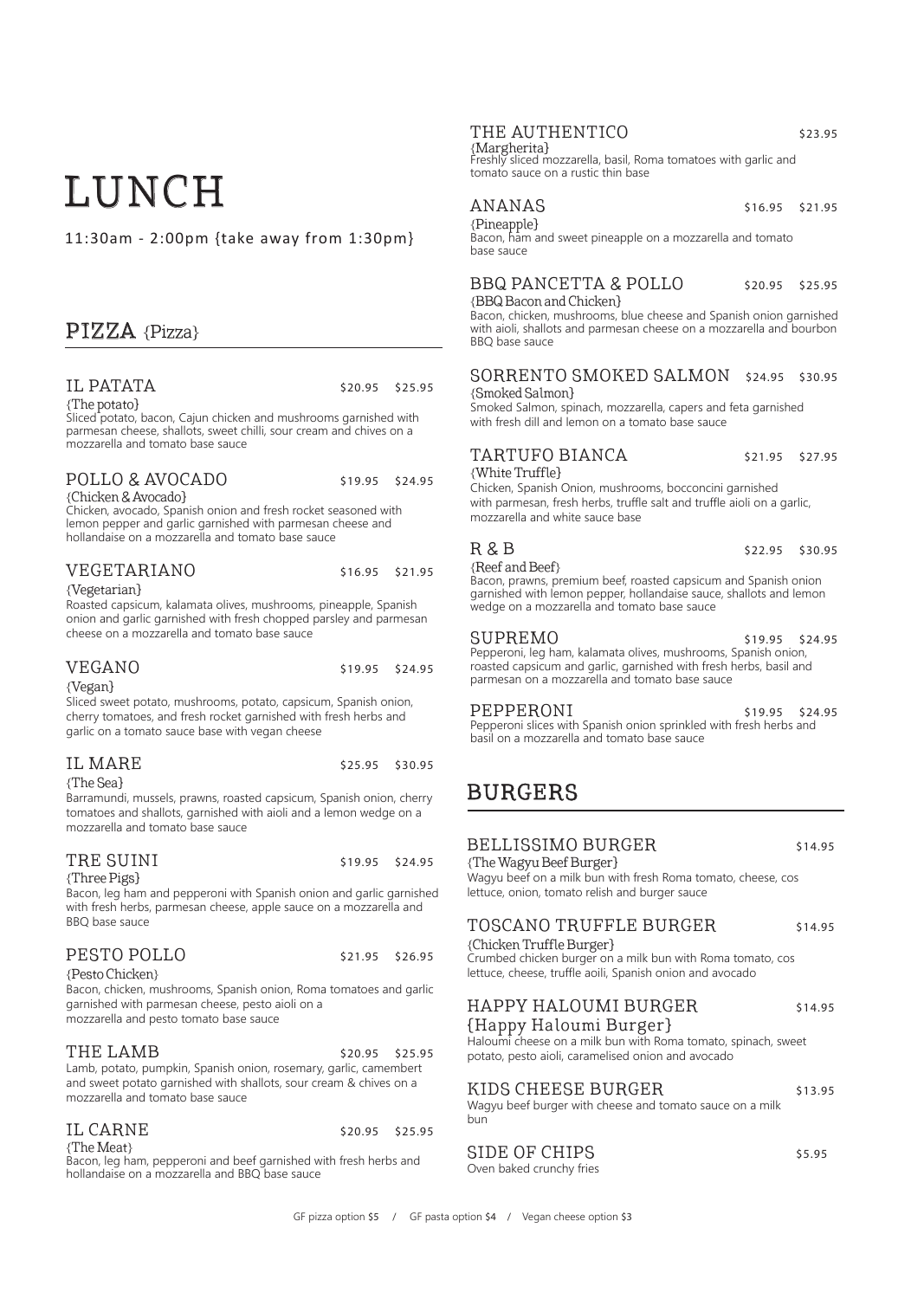# LUNCH

11:30am - 2:00pm {take away from 1:30pm}

# PASTA {Pasta}

### IL PESTO S22.95

{Pesto Chicken}

Chicken, Spanish onion and Roma tomatoes in a garlic basil pesto and creamy white sauce with linguini garnished with fresh herbs and parmesan cheese

#### PROSCIUTTO & FUNGHI \$21.95

{Prosciutto & Mushroom} Prosciutto, mushroom and garlic in a creamy white sauce with penne garnished with fresh herbs and parmesan cheese

#### IL GIANNI \$23.95 {The Gian}

Blue cheese in a creamy white sauce with chicken, bacon, and a flick of garlic with linguini garnished with fresh herbs and parmesan cheese

#### PASQUALE \$23.95

{Pascalle}

Bacon, oven roasted Roma tomatoes, pine nuts, baby spinach and basil in a cream and garlic Napoli sauce with linguini garnished with chilli, fresh herbs and parmesan (Add prawns optional \$4)

#### POLPETTE \$23.95 {Meatballs}

Meatballs in a rich Napoli sauce with garlic and fresh chopped basil served with linguini, garnished with fresh herbs and parmesan cheese

#### BASIL PESTO FUNGHI \$20.95

{Basil Pesto Mushrooms}

Sliced mushrooms cooked in a garlic basil pesto and creamy white wine sauce with penne garnished with parmesan cheese

### MARINARA \$26.95

{Seafaring}

Barramundi, prawns, mussels and garlic with cherry tomatoes and spinach in a creamy white sauce with linguini garnished with shallots, parmesan, chilli flakes and a lemon wedge

### IL VEGANO  $$20.95$

{Vegan}

Mushrooms, roasted capsicum, kalamata olives and Spanish onion with penne in a Napoli sauce garnished with fresh herbs

| <b>BOCCIONI</b>                                         | \$21.95 |
|---------------------------------------------------------|---------|
| {Family nickname - pronounced Boch·on·i}                |         |
| Creamy Napoli sauce with bocconcini served with gnocchi |         |
| garnished with fresh herbs and parmesan cheese          |         |

#### BOLOGNESE \$19.95

Beef mince cooked in a savoury tomato and herb sauce with linguini garnished with basil, fresh herbs and parmesan cheese

#### GAMBERETTO \$25.95 {Prawn}

Prawns, pepperoni, Roma tomatoes and Spanish onion in a creamy garlic white sauce with linguini ganished with shallots, lemon and parmesan cheese

### SPINACI & ZUCCA

{Spinach and Pumpkin} \$19.95 Roasted pumpkin, fresh spinach, Spanish onion and Roma tomatoes in a creamy garlic white and tomato sauce with penne garnished with parmesan cheese (Add bacon optional \$3)

### IL MARCO

 ${The Marco}$  \$20.95 Spicy pepperoni, ricotta, and creamy white sauce with penne cooked with baby spinach, pine nuts and garlic, garnished with parmesan cheese and fresh herbs

### AL POMODORO

 ${ \n *Time* Tomato}$   ${ \n *Simple* Tomato}$ Basil Napoli sauce with Gnocchi garnished with fresh herbs and parmesan cheese SAGE BUTTER \$19.95 Fresh sage slowly cooked in a butter sauce with Gnocchi IL NONNO \$19.95 Napoli sauce with chilli, garlic and basil served with gnocchi garnished with fresh herbs and parmesan cheese IL POSITANO \$29.95 Smoked salmon in a creamy white sauce served with gnocchi garnished with capers, fresh dill and lemon

THE DON  $$23.45$ Garlic butter sauce with chilli and prawns served with gnocchi garnished with parmesan cheese

# **BAMBINI** {Kids}

| PICCOLO ANANAS<br>{Tiny Pineapple}                                                                                      | \$9.95 |
|-------------------------------------------------------------------------------------------------------------------------|--------|
| Ham and sweet pineapple on a mozzarella and tomato sauce base                                                           |        |
| CHEESE<br>Mozzarella cheese and tomato sauce base                                                                       | \$8.95 |
| HAM<br>Ham and mozzarella cheese on a tomato sauce base                                                                 | \$8.95 |
| PASTA ROSSO<br>${Red}$<br>Napoli sauce with penne and a side portion of parmesan cheese<br>(Add meatballs optional \$4) | \$9.95 |
|                                                                                                                         |        |

#### PASTA BIANCA \$9.95 {White}

Cheesy white sauce with penne and a side portion of parmesan cheese (Add meatballs optional \$4)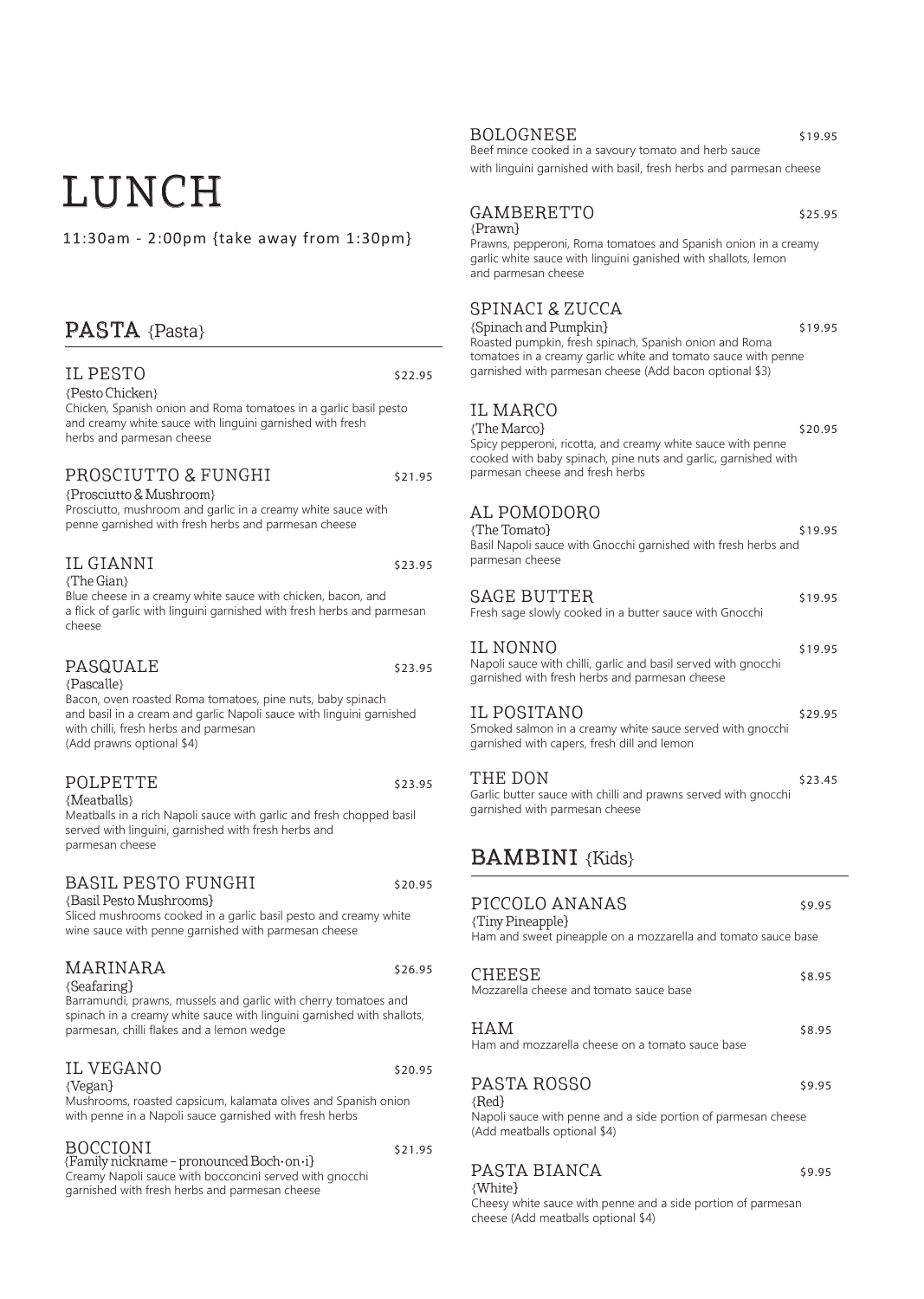# DOLCE

11:30am - 2:00pm

| PANNA COTTA                                                  | \$9.95 |
|--------------------------------------------------------------|--------|
| Basil & Vines home made panna cotta with seasonal fruits and |        |
| fruit coulis (Ask our staff for available flavours)          |        |

 $CANNOLI$  \$8.95 An italian pastry with three flavours - Chocolate, Vanilla & Pistachio

BANANA BROWNIE PIZZA \$14.95 \$19.95 Chocolate brownie crumbled over a dessert pizza with caramel sauce, fresh banana, chocolate chips and chopped nuts with a ball of vanilla icecream

# ALCOHOL

10:00am - 2:00pm

# COCKTAILS & SPIRITS

| FRENCH MARTINI<br>Pineapple Juice, Vodka, Chambord Liqueur                            | \$17.00 |
|---------------------------------------------------------------------------------------|---------|
| ESPRESSO MARTINI<br>Coffee Espresso, Vodka, The Barista Coffee Liqueur<br>by Wolflane | \$18.00 |
| LIMONCELLO MARTINI<br>Lemon Juice, Premium Vodka, Limoncello di<br>Capri Liqueur      | \$16.00 |
| DAVIDSON PLUM NEGRONI<br>Wolflane Davidson Plum Gin, Campari &<br>Sweet Vermouth      | \$16.00 |
| TROPICAL NEGRONI<br>Wolflane Tropical Gin, Campari &<br>Sweet Vermouth                | \$16.00 |
| DAVIDSON PLUM SOUR<br>Davidson Plum Gin, Lemon & egg white                            | \$16.00 |
| APEROL SPRITZ<br>Prosecco, Aperol Aperitivo, Schwepps Soda Water & Orange             | \$18.00 |

#### TIRAMISU \$11.95

An elegant and rich layered Italian dessert made with i Savoiardi biscuits, espresso, mascarpone cheese, sugar and cocoa powder

#### CINNAMON DOUGH BALLS \$7.95

Dough balls lightly covered in butter, cinnamon and icing sugar served with a side of caramel or chocolate sauce

#### AFFOGATO  $\frac{1}{2}$  \$9.95

#### Espresso coffee served with a scoop of Vanilla ice cream (Add Frangelico for \$6)

NUTELLA CALZONE \$8.95 Nutella and chopped nuts wrapped in dough and sprinkled with icing sugar (Add icecream for \$3)

EAT S'MORE A \$11.95 \$15.95 An italian s'mores pizza with nutella, marshmallow and biscuit crumbs drizzled with chocolate sauce

APPLE CINNAMON CALZONE \$9.95

Sliced apple with cinnamon marscapone cream, baked in freshly made dough and lightly sprinked with icing sugar served with vanilla icecream

| MOJITO<br>Bicardi White Rum, Lime Juice, Soda Water, Mint                                                                       | \$16.00 |
|---------------------------------------------------------------------------------------------------------------------------------|---------|
| <b>CLASSIC PIMMS</b><br>Pimms No1, Ginger Beer, Lemon, Cucumber, Strawberry<br>& Orange                                         | \$17.00 |
| MOSCOW MULE<br>Vodka, Ginger Beer, Lime & Mint                                                                                  | \$17.00 |
| TAKE ME HOME TOBLERONE<br>Kahlua Coffee Liqueur, Baileys Irish Cream, Frangelico H<br>azelnut Liqueur, Cream, Vanilla Ice Cream | \$18.00 |
| PAPA PISTACHIO<br>Pistachio Liqueur, Baileys Irish Cream,<br>Vanilla Ice Cream, Cream                                           | \$16.00 |
| WOLFLANE DAVIDSON PLUM GIN<br>Wolflane Davisdon Plum Gin with your choice of tonic or soda                                      | \$15.00 |
| WOLFLANE TROPICAL GIN<br>Wolflane Tropical Gin with your choice of tonic or soda                                                | \$15.00 |
| WOLFLANE NAVY GIN<br>Wolflane Navy Gin with your choice of tonic or soda                                                        | \$15.00 |
| BRIX GOLD RUM<br>Brix Gold Rum, Coca Cola                                                                                       | \$13.00 |
| BRIX SPICED RUM<br>Brix Spiced Rum, Coca Cola                                                                                   | \$13.00 |
| JACK DANIELS & COKE<br>Jack Daniels, Coca Cola                                                                                  | \$12.00 |
| VODKA, LIME & SODA                                                                                                              | \$11.00 |

Vodka, Lime & Soda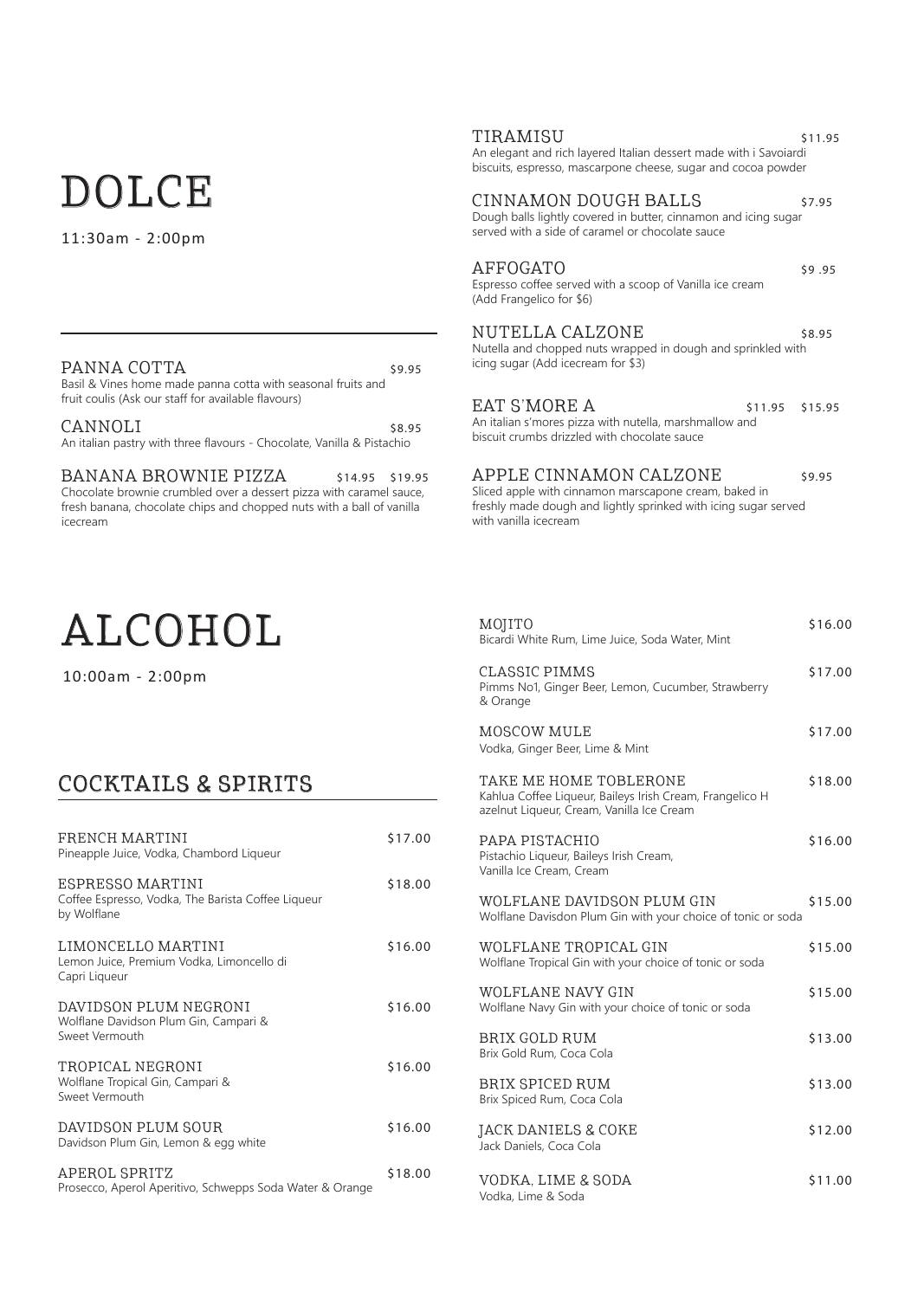# WHITE WINE {Local & Imports}

| Lazio Chardonnay IGP Tellus 2016 {Falesco}<br>Intensely yellow; citrus notes of cedar with hints of apple; rich, bold & full in the mouth with a fresh & savoury finish.<br>100% Chardonnay                                                                                                                                                                                                                          | LAZIO                 | \$64.00         | \$16.00 |
|----------------------------------------------------------------------------------------------------------------------------------------------------------------------------------------------------------------------------------------------------------------------------------------------------------------------------------------------------------------------------------------------------------------------|-----------------------|-----------------|---------|
| Lazio Syrah Rosato IGP Tellus 2016 {Falesco}<br>Brightly coloured, crisp & intensely floral on nose; Cheerful & lively on palate. 100% Syrah                                                                                                                                                                                                                                                                         | LAZIO                 | \$64.00         | \$16.00 |
| Four Southern Boys Pinot Grigio<br>Lime, lemon, pear, white nectarine and apple. Faint honeyed notes; floral aromas like honeysuckle                                                                                                                                                                                                                                                                                 | <b>ADELAIDE HILLS</b> | \$42.00         | \$14.00 |
| Pinot Grigio 'Andrea di Pec' 2016 {Collavini}<br>Scents of grapefruit with hints of honey & almonds; dry, with balance of crsip acidity, flavours of bitter almonds<br>& grapefuit leading to a clean citrus finish. Pinot Grigio grapes                                                                                                                                                                             | <b>FRIULI</b>         | \$56.00         | \$14.00 |
| <b>RED WINE</b> {Local & Imports}                                                                                                                                                                                                                                                                                                                                                                                    |                       |                 |         |
| Tomich Woodside Pinot Noir<br>Savoury mulberry, black-cherry and candied red currant flavours, a tight structure and a tensile core, with bright,<br>fine-knit tannins. A wine with great finesse and balance, well-integrated with its silky texture promising future seduction.<br>Cellaring: 5 - 7 years                                                                                                          | <b>ADELAIDE HILLS</b> | \$60.00         | \$16.00 |
| Haselgrove First Cut Cabernet Sauvignon 2016<br>A ruby red colour lifted bright and fresh aromatics of cassis and cranberry with developing tones of bramble and<br>dried tobacco leaf and hints of menthol and subtle cedar oak. The palate demonstrates all the hallmarks of great Cabernet<br>Mid-weight yet structured, bright fruit with balancing acidity and a fine line of tannin creating a long dry finish | <b>MCLAREN VALE</b>   | \$49.00         | \$14.00 |
| Four Southern Boys Shiraz<br>Concentrated aromas of black cherry and ripe plum, with lifted fresh fruits. Complex hints of mint and savoury<br>oak-derived vanillin spice. The palate is medium to full-bodied, showcasing bright berries, cedar spice and hints of wild herd<br>A perfectly balanced wine with generous fruit flavours and velvety tannins                                                          | <b>MCLAREN VALE</b>   | \$49.00         | \$14.00 |
| Chianti Superiore Burchino DOCG 2015 {Castellani}<br>Typical bouquet of cherries, leather and cedar; round mouthfeel with notes of liquorice, tar is wrapped around ripe, almost<br>almost candied fruit. 90% Sangiovese, plus Ciliegiolo & Canaiolo                                                                                                                                                                 | <b>TUSCANY</b>        | \$56.00         | \$16.00 |
| Toscana IGT Remole {Frescobaldi} 2016<br>Purple; cherries, black currants & violets on nose; tannins are well balanced with alcohol & the finish is long and satisfying.<br>Sangiovese & Cabernet                                                                                                                                                                                                                    | TUSCANY               | \$64.00         | \$16.00 |
| Principesco Merlot {Casa Fondala Nellianno}<br>Strawberriess and gooseberries on nose; Cinnamon and summer fruits with bold & firm tannins, ending with a smooth<br>plum finish. 100% Merlot                                                                                                                                                                                                                         | CAMPANIA              | \$32.00         | \$11.00 |
| Lazio Syrah IGP Tellus {Falesco} 2015<br>Intense red with violet reflectionsl; balanced nose with fresh cherry & hint of spice; eneveloping palate with silky soft tannins<br>& rich finish. 100% Syrah                                                                                                                                                                                                              | LAZIO                 | \$72.00         | \$16.00 |
| Montepulciano d Abruzzo DOC {Barone di Valforte} 2015<br>Plums, violets & cherries on nose; dark cherries, chocolate & cedar on palate with savoury finish<br>100% Montepulciano grapes                                                                                                                                                                                                                              | ABRUZZO               | \$64.00 \$16.00 |         |

 $\hat{\mathbf{r}}$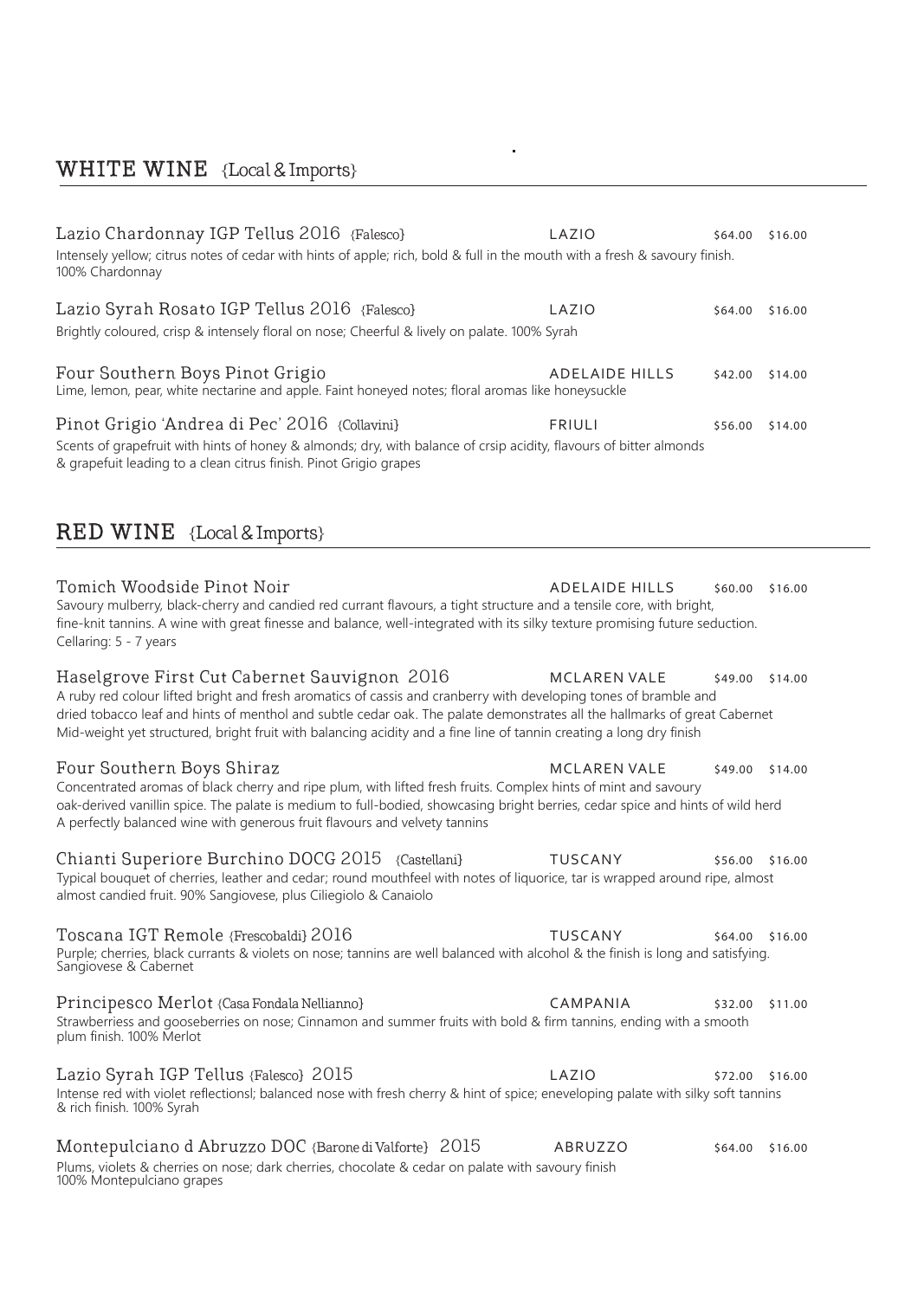# ALCOHOL

10:00am - 2:00pm

# COCKTAILS & SPIRITS

| GLENLIVET FOUNDERS RESERVE<br>Glenlivet Single Malt Scotch Whiskey | \$16.00 | GIN FLIGHT BOARD<br>WOLFLANE DISTILLERY                                                                    | \$20.00 |
|--------------------------------------------------------------------|---------|------------------------------------------------------------------------------------------------------------|---------|
| GLENFIDDICH 12YO                                                   | \$16.00 | Wolflane Davisdon Plum Gin, Wolflane Tropical Gin<br>& Wolflane Navy Gin with your choice of tonic or soda |         |
| Glenfiddich 12 Year Old Single Malt Scotch Whiskey                 |         |                                                                                                            |         |
|                                                                    |         | FLIGHT BOARD                                                                                               | \$29.00 |
| MONKEY SHOULDER                                                    | \$15.00 | WORLD WHISKEY                                                                                              |         |
| Monkey Shoulder Blended Malt Scotch Whiskey                        |         | Glenlivet Single Malt, Glenfiddich 12 Year Old, Monkey                                                     |         |
|                                                                    |         | Shoulder Blended Malt                                                                                      |         |

# BEER & CIDER

| Peroni Nastro Azzurro            | \$12.00 | Great Northern Original | \$8.00 |
|----------------------------------|---------|-------------------------|--------|
| James Squire 150 Lashes Pale Ale | \$12.00 | Somersby Apple Cider    | \$8.00 |
| Peroni Leggera                   | \$8.00  | Somersby Pear Cider     | \$8.00 |
| Corona Extra                     | \$8.00  | Somersby Berry Cider    | \$8.00 |
| Carlton Draught                  | \$8.00  | Alcoholic Ginger Beer   | \$8.00 |
| Carlton Dry                      | \$8.00  |                         |        |

## HOUSE VINO {Red}

| House White   | \$9.00 |
|---------------|--------|
| House Moscato | \$9.00 |
| House Red     | \$9.00 |

# WHITE WINE {Local & Imports}

| Bottega Vino Dei Poeti Prosecco Doc<br>Bright, straw yellow, fine and persistent perlage. Aroma typical and refined with fruity green apples, pear, citrus<br>fruits and floral white flowers, acacia, wisteria and lily of the valley notes, sage and spices in the finish                                                                  | <b>VENETO</b> | \$48.00 | \$13.00 |
|----------------------------------------------------------------------------------------------------------------------------------------------------------------------------------------------------------------------------------------------------------------------------------------------------------------------------------------------|---------------|---------|---------|
| Caldora Pinot Grigio<br>Straw yellow with golden highlights. Complex, fruit and herbal aromas, vanilla, nutmeg. Fruity, peach and mineral<br>flavours; medium body with roundness and a pleasant mouthfeel, good balance with a good acidity that donates<br>freshness and good balance to the wine; long-lasting, clean, spicy yet delicate | ABRUZZO       | \$46.00 | \$13.00 |
| Orvieto Classico DOC 2015 {Bigi}                                                                                                                                                                                                                                                                                                             | UMBRIA        | \$44.00 | \$12.00 |
| Clear, bright, golden yellow; strong bouquet of wild flowers, honey & musk with hints of bitter almonds; dry                                                                                                                                                                                                                                 |               |         |         |

& full bodied on palate, lively flavour with a unique after taste of white peaches & bitter almonds. Trebbiano Toscana, Verdello, Grechetto & Drupeggio